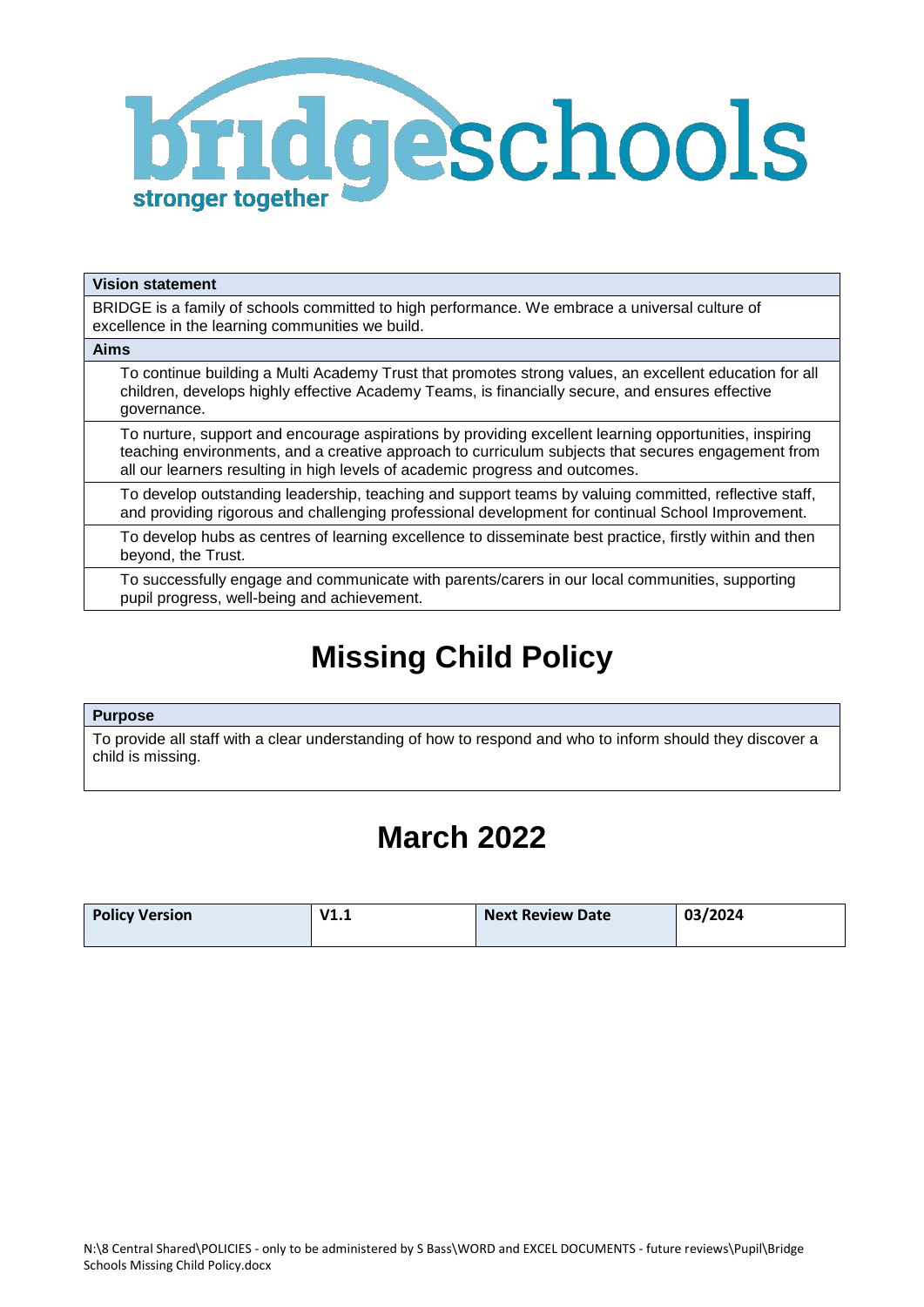#### **Introduction**

This policy is written and should be read in conjunction with the whole school Health and Safety policy.

#### **Purpose and Aims of this Policy Statement**

The purpose of this policy statement is to give all staff, both teaching and non teaching, a clear understanding of how to respond and who to inform should they discover a child is missing. The aims of this policy statement are to:

- provide a clear procedure which is understood and effectively implemented by all staff,
- enable the missing child to be located as quickly as possible and given the appropriate level of safety and security consummate with the pupil's age and emotional/behavioural maturity.

#### **Emergency Procedures When a Child is Discovered to be Missing**

#### **Occasions when a child may go missing**

Staff need to be mindful that a child can go missing at any time of the day. These times and examples of the occasions providing opportunities for a child to go missing are:-

#### *a) From an indoor lesson*

This could occur when a child is allowed to leave the classroom unaccompanied by an adult and fails to return.

- e.g. to go to the toilet,
	- to collect something from his/her bag in the cloakroom,
	- being sent to another class or teacher,
	- undertaking errands for the teacher such as taking the register to the office.

#### *b) From an outdoor lesson*

This could occur when the class are outside the building with the children spread out and/or engaged in a variety of activities that make it is easy for a child to wonder away unnoticed.

- e.g. during games lessons on the playground or field
	- during other outdoor lessons, (e.g. measuring parts of the building)
	- at the beginning or end of outdoor lessons when children are getting changed or using the toilet, accessing drink bottles etc.

#### *c) Travelling about the school*

This could occur when the children are spread out and beyond the teacher's direct total supervision.

- e.g. going to and from the classroom or outdoors before and after a PE lesson,
	- going to and from the classroom before and after assembly,
	- going to and from the classroom at the beginning/end of lunch/break times.

#### *d) Trips/visits*

Planning in advance is critical for all trips. Risk assessments are always produced before any trip occurs.

These MUST address the possibility of a child absconding or getting lost. The assessment will vary depending on the visit and will detail the following:

- emergency plan to cover children getting lost and communicate plan to whole group
- written details of destination address and contact numbers given to all adults
- use of wristbands/school hats given to children for easy identification
- each child assigned to a group leader (with regular head counts to prevent such incidents)
- meeting point shown to all group when travelling/at each destination/in accommodation in case of separation and advise all children
- use a code of conduct for visit
- provide mobile phone to group leaders, sharing contact numbers

**1**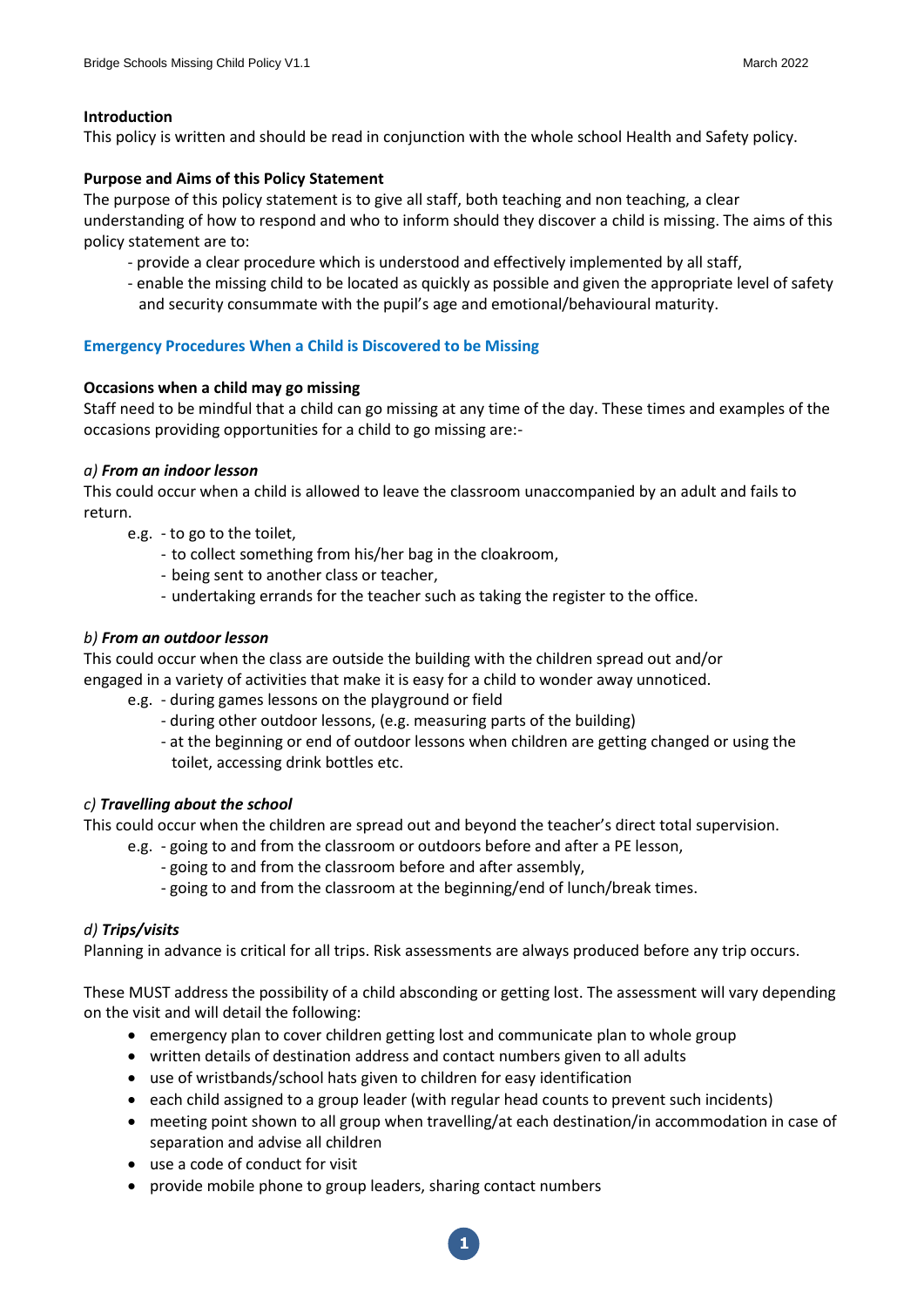If the children are in a building such as a museum, then security must be called. If the child is not found within a reasonable timeframe after searching in-line with the guidance above for in/outdoors, then the Headteacher/Area Executive Headteacher MUST be contacted. They will provide guidance and arrange for parents to be contacted.

#### *e) Other Times*

#### These include:

- at the start of the school day when children are freely moving about the grounds and building to get to their cloakroom and classroom.

- At break and lunch times.
- At the end of the school day.

#### **Upon discovering a child is missing .........**

It is important that the person discovering a child is missing knows what to do. What action is taken depends on who discovers the child is missing. Therefore, the following action should be taken by the following personnel.

#### **....Voluntary helpers will:**

Notify immediately the class teacher. If the teacher is not available for whatever reason they must inform the classroom support staff if there is one, or, if there is not, the nearest available teacher. They should state the name of the child (if known) or a description of the child (if the child's name is not known to them), what the child was last seen doing and where, and how long since they last saw the child. Thereafter they should assist with any organised search for the child as directed by the class teacher or the Head teacher.

#### **...Classroom Support Staff will:**

Notify immediately the class teacher. If the teacher is not available for whatever reason they must inform the nearest available teacher. They should state the name of the child and what he/she was last seen doing and where, and how long since they last saw the child. Thereafter they should assist with any organised search for the child or supervision of the rest of the class as directed by the class teacher or the Head teacher.

#### **...Lunchtime supervisors will:**

Notify immediately a teacher, or a member of the senior leadership team (whoever is found first). They should state the name of the child (if known) or a description of the child (if the child's name is not known to them), what the child was last seen doing and where, and how long since they last saw the child. Thereafter they should assist with any organised search for the child or supervision of the rest of the children as directed by the Senior Midday Supervisor or the Headteacher

#### **...The Class Teacher will:**

Conduct a search of the immediate surroundings, i.e.:

Indoors - in the classroom (looking under tables, work surfaces and other possible hiding places such as cupboards), adjacent work areas and classrooms, nearby cloakrooms and toilets.

Outdoors - in the immediate area where the child was last seen including looking under bushes and equipment etc.

[NB: The teacher should quickly arrange for another adult (e.g. support staff or neighbouring teacher) to supervise their class while they conduct any search away from the class for which they are responsible].

If this initial search does not find the child the teacher shall begin a wider search of the school buildings and grounds including searching public areas in other parts of the school e.g. library areas, toilet and cloakroom areas, corridors, hall etc. (it is not necessary at this stage to search classrooms unless they are empty).

**2**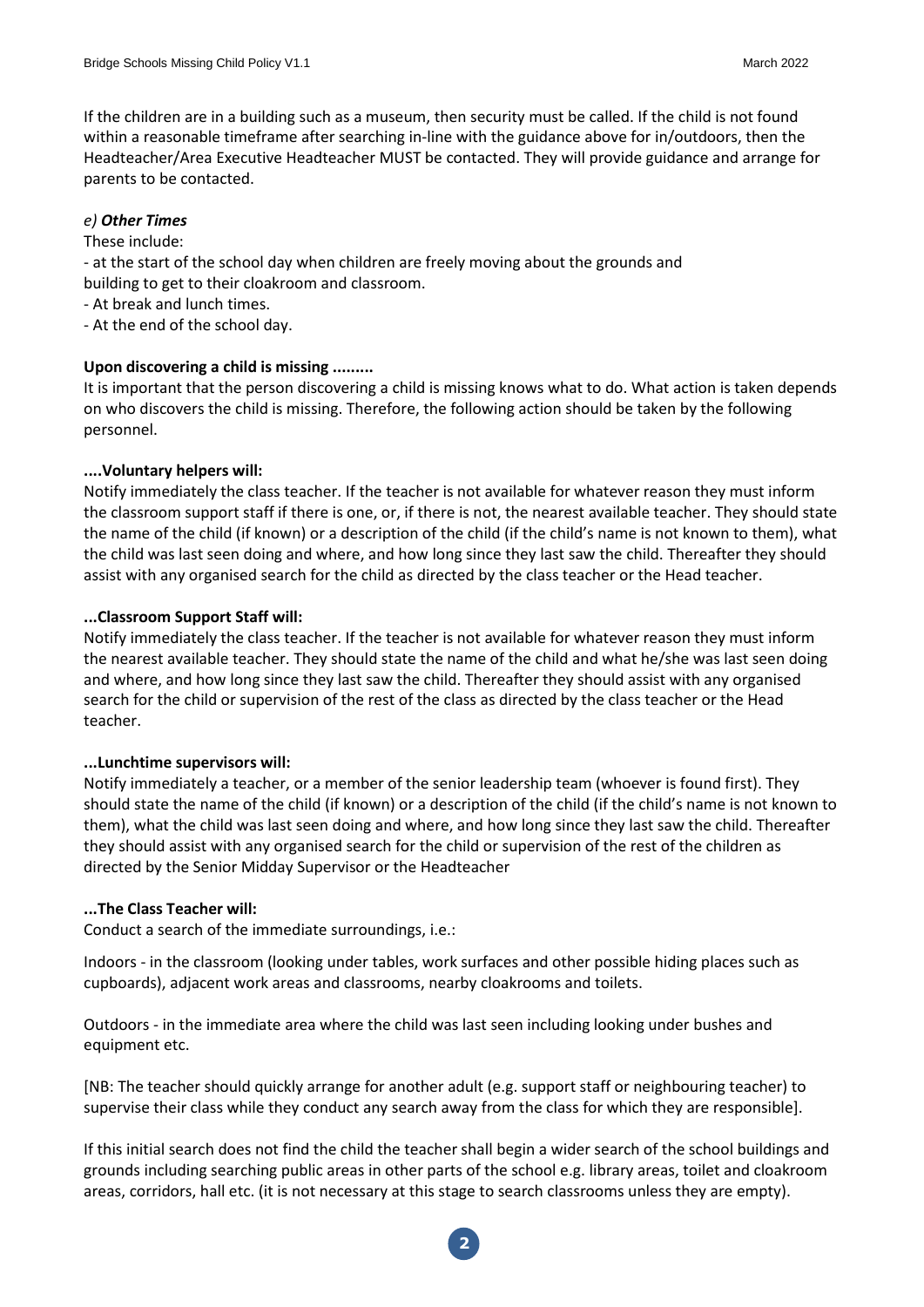The task of undertaking this search can be done either by the teacher personally or they can delegate this to a member of the support staff depending on the teacher's knowledge of the child including their emotional and behavioural characteristics. At all times the rest of the class must be supervised by either the class teacher or a member of the support staff. If appropriate a neighbouring teacher can be asked to supervise the class (as well as their own) to enable both the teacher and the support staff to conduct the search. If this search does not discover the missing child within a reasonable time the teacher must inform the Headteacher (directly or via the school office) of the missing child and the facts surrounding the child's disappearance.

#### **...The Headteacher will:**

Take charge of the situation. If satisfied that the class is adequately supervised the Headteacher will join the teacher (and support staff if applicable) in searching the school premises for the missing child directing the teacher (and others) where to search (e.g. while he searches externally, the teacher searches internally) Alternatively, the Headteacher may direct the teacher (or support staff) to return to their class in order to continue supervising the class and to be a familiar adult should the missing child return to their classroom. In this situation the Headteacher will continue the search alone or with other available adults.

When the Headteacher is satisfied that the child is not on the premises he/she will instruct the office staff to contact the child's parents and inform them of the situation and to enquire if the child has returned home. If the child is at home the parents will be informed by telephone of the known facts surrounding the child going missing. If the child is not at home the Headteacher will, in consultation with the parents, begin a search outside of the school premises. If the parents cannot be contacted at home the Headteacher (or other adults as directed by the Headteacher) will begin a search outside of the school's immediate premises. This may include a visit to the child's home if this is near the school. If the child is not found within 45 minutes the Head teacher (or other staff if so directed by the Headteacher) will inform the Area Executive Headteacher, police and, as appropriate, the social services. Thereafter the Headteacher will follow the instructions of the police regarding the continuation of the search for the child.

#### **...The Office staff will**:

Inform the Headteacher of the missing child and then await further instructions. They will not take part in the search but will instead contact the child's parents when instructed by the Headteacher to do so and inform them of the situation and enquire if the child has returned home. They will then hand communication with the parents over to the Headteacher unless directed otherwise by the Headteacher. If the parents cannot be contacted the office staff will, if directed to do so by the Headteacher, telephone the police Area Executive Headteacher, and social services to inform them of the missing child and giving them such information as they may request. The school staff, including the Headteacher, will then continue the search as directed by the police and the office staff will continue to try to contact the child's parents.

#### **Missing Children Seen Running Off the Premises**

If, during the search, the missing child is seen leaving the premises, the member of staff witnessing this must inform the most senior member of staff immediately available or, if none is available, send a message to the office via a reliable messenger without losing sight of the child if possible.

As a general rule staff should not pursue a child beyond the school boundary. Instead they should report to the Head Teacher where they last saw the child and the direction the child was heading so that this information can be communicated to the parents or police as appropriate. The member of staff should then return to their normal duties unless directed otherwise by the Head Teacher.

In certain circumstances it may be appropriate for the member of staff to go beyond the school boundary, e.g. to retrieve a child who has accidentally wondered out of an open gate, or to follow/retrieve a child with special needs who has deliberately left the premises but in doing so does not understand the gravity of their action. Staff are expected to use their professional discretion in deciding whether or not it is appropriate to go beyond the school boundary in pursuance of such children.

**3**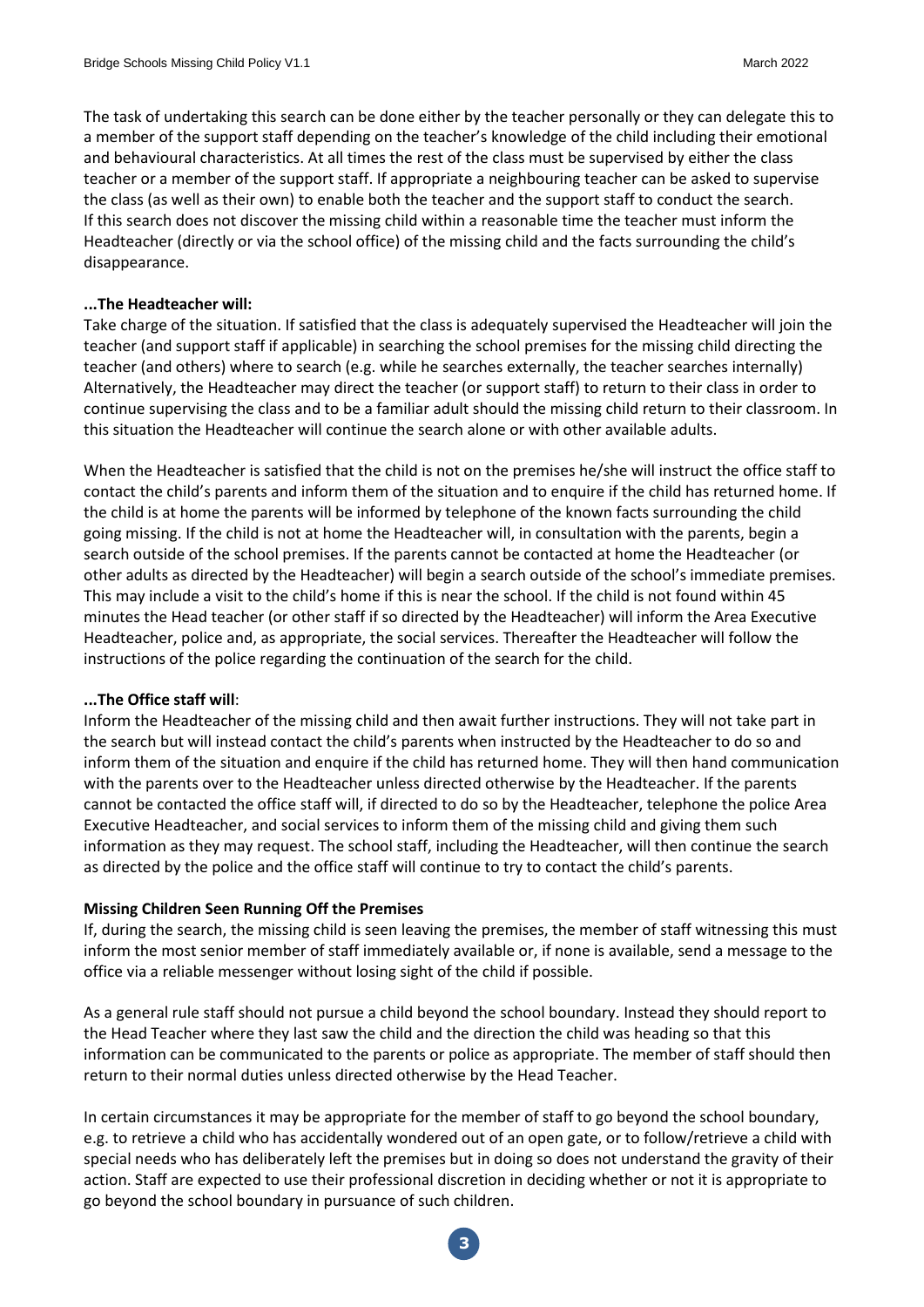If a child is followed beyond the school boundary the member of staff must behave in a manner that is not threatening to the child. They must not run after the child as this may cause the child to run into a dangerous situation, e.g. the child might run into a road without looking out for traffic in an attempt to evade the pursuing, running adult.

In exceptional circumstances where a child is known to be liable to run off the premises, the school may prepare and enact contingency search plans involving named staff. When enacting these plans staff should be mindful not to put themselves or the child at risk.

#### **Investigations**

When a missing child has been located and safely returned to school, the child's family or the police, the Headteacher will conduct an investigation into the circumstances of the child going missing. This is in order to identify any factors that need to be addressed by the school or communicated to the parents to prevent a recurrence of the child going missing.